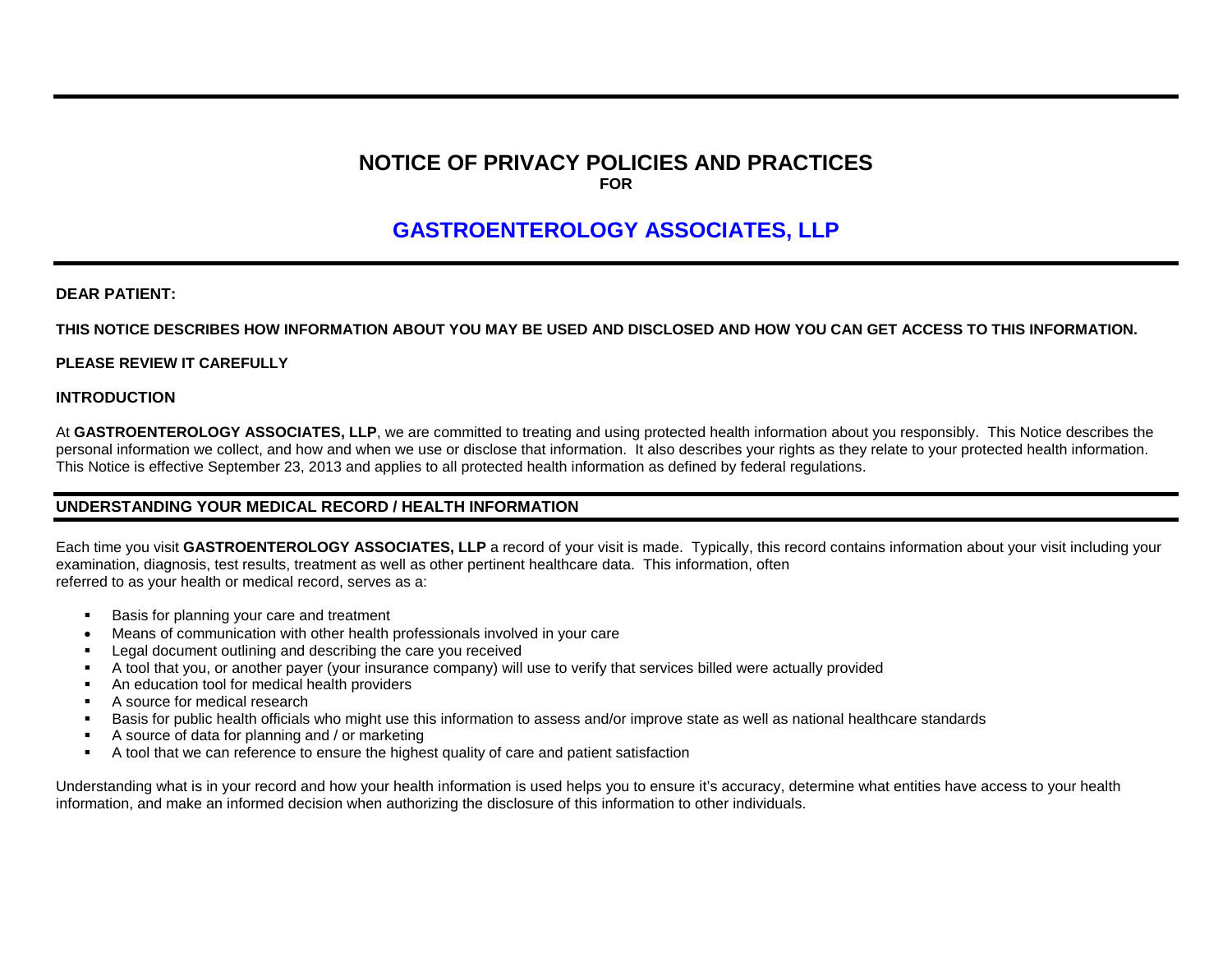## **YOUR RIGHTS**

You have certain rights under the federal privacy standards. These include:

- The right to request restrictions on the use and disclosure of your protected health information
- The right to receive confidential communications concerning your medical condition and treatment
- The right to inspect and copy your protected health information. You may request an electronic copy if the information is maintained electronically
- The right to amend or submit corrections to your protected health information
- The right to receive an accounting of how and to whom your protected health information has been disclosed
- The right to a restriction to disclosure of your protected health information to a health plan for payment if you have paid in full for services provided in that visit.
- The right to receive a printed copy of this notice

### **OUR RESPONSIBILITIES**

#### **GASTROENTEROLOGY ASSOCIATES, LLP** is required to:

- Maintain the privacy of your health information
- Provide you with this Notice as to our legal duties and privacy practices with respect to information we collect and maintain about you
- Abide by the terms of this notice
- Notify you if we are unable to agree to a requested restriction
- Accommodate reasonable requests you may have regarding communication of health information via alternative means and/ locations

As permitted by law, we reserve the right to amend or modify our privacy policies and practices. These changes in our policies and practices may be required by changes in federal and state laws and regulations. Whatever the reason for these revisions, we will provide you with a revised notice on your next office visit. The revised policies and practices will be applied to all protected health information that we maintain.

We will not use or disclose your health information without your authorization, except as described in this notice. We will also discontinue to use or disclose your health information after we have received a written revocation of the authorization according procedures included in the authorization.

## **HOW WE MAY USE AND/OR DISCLOSE YOUR HEALTH INFORMATION**

*We will use your health information for treatment.* **Your health information may be used by staff members or disclosed to other health care professionals for the purpose of evaluating your health, diagnosing medical conditions, and providing treatment. For example: results of laboratory tests and procedures will be available in your medical record to all health professionals who may provide treatment or who may be consulted by staff members.**

*We will use your information for payment.* **Your health plan may request and receive information on dates of service, the services provided, and the medical condition being treated in order to pay for the service rendered to you.**

*We will use your information for regular health operations.* **Your health information may be used as necessary to support the day-to-day activities and management of GASTROENTEROLOGY ASSOCIATES, LLP. For example: information on the services you received may be used to support budgeting and financial reporting, and activities to evaluate and promote quality.**

*Business Associates.* In some instances, we have contracted separate entities to provide services for us. These "associates" require your health information in order to accomplish the tasks that we ask them to provide. Some examples of these "business associates" might be a billing service, collection agency, answering services and computer software/hardware provider.